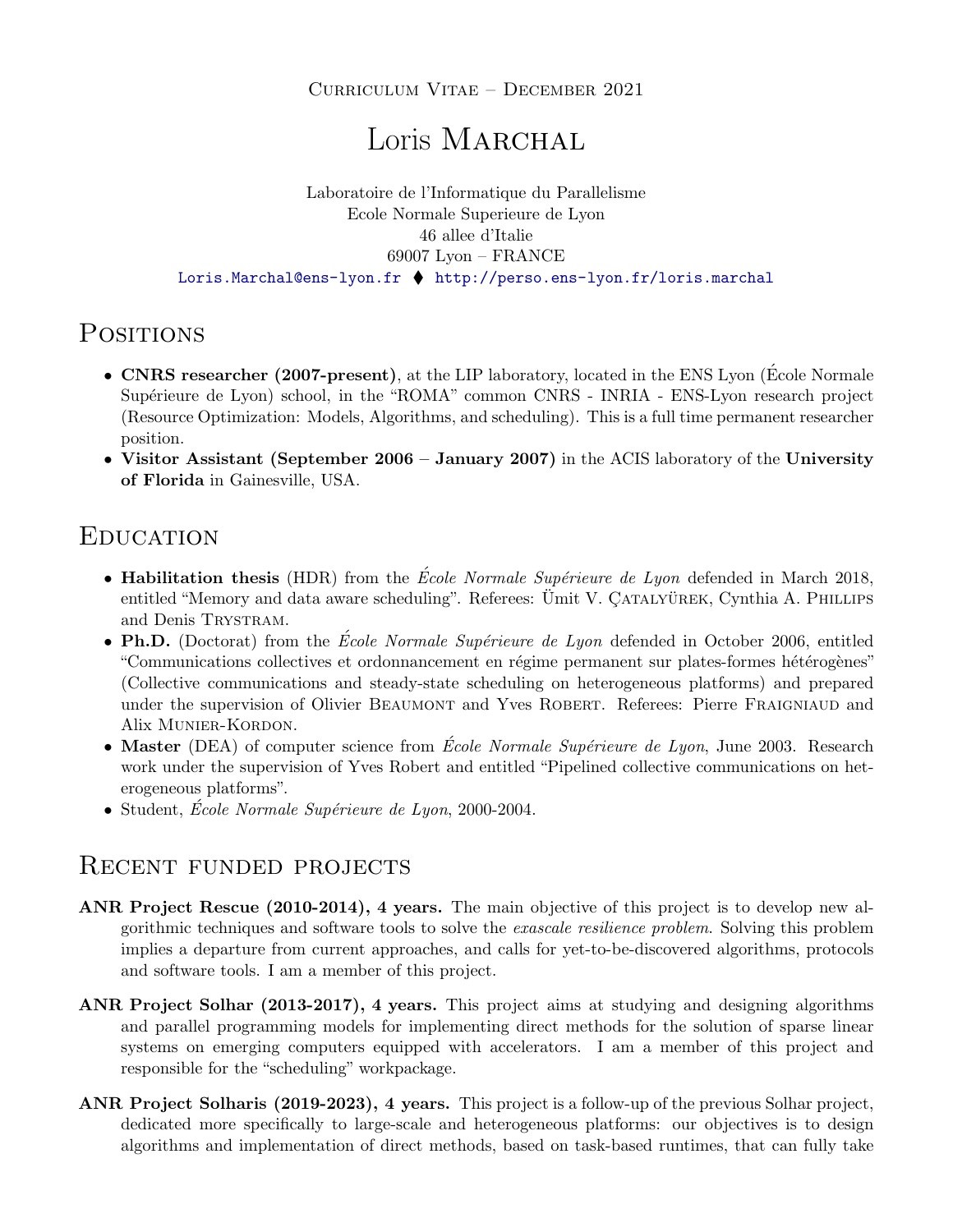advantage of distributed memory platforms. Again, I am a member of this project and responsible for the "scheduling" workpackage.

### SCIENTIFIC ANIMATION AND RESEARCH MANAGEMENT

### Major responsibilities

- Leader of the ROMA research team at the LIP laboratory, sarting in January 2021.
- Co-leader of the ROMA research team at the LIP laboratory, together with Frédéric Vivien  $(Mar. 2018 - Dec. 2020).$
- Responsible of the competitive selection of ENS Lyon Student for Computer Science, starting in September 2017. In charge of coordinating and co-organizing the computer science exams for the selection of the four *Écoles Normales Supérieures* (Lyon, Paris, Paris-Saclay and Rennes).

#### Other responsibilities and duties

- Member of the Scientific Council of the ENSMM school (École Nationale Supérieure de Mécanique et des Microtechniques, Besancçon, France), 2014–2017.
- Selection committees for assistant professors (Comités de Sélection de Maîtres de Conférences) at University of Besançon (France) in 2012, at Polytech Tours (France) in 2013, and at University of Bordeaux 1 (France) in 2016.
- Member of the scientific council of the "Complexity and Algorithms" workgroup of the CNRS research group "Informatique Mathématique" (since 03/2018).
- Examiner for the competitive selection of ENS students, in 2010, 2011 and 2012. Coresponsible of the practical examination in algorithms and programming, which is part of the competitive selection of the students of the three Ecoles Normales Supérieures (Paris-Saclay, Lyon, and Paris).

#### Reviewing and editorial activity

- Reviewer of the PhD thesis of Massinissa Ait Aba, defended on June 4, 2020.
- Program committee chair of the HeteroPar 2016 workshop, co-organized with EuroPar 2016 in Grenoble, France
- Editor of a special issue of the Parallel Computing journal (Elsevier), following the 2008 "Scheduling for large-scale systems" workshop, with Frédéric Vivien.
- Editor of a special issue of the Parallel Computing journal (Elsevier) focused on heterogeneous computing, following both HeteroPar'2016 and HCW 2016, with Erik Saule (HCW'2016 chair) and Oliver Sinnen.
- Conference program committees: ICPADS'2009, ISPDC'2009, HeteroPar'2010, ICNC'2010, HCW'2011, ICPP'2011, IPDPS'2011, ICPP'2012, IPDPS'2012, IPDPS'2013, ICPP'2013, IPDPS'2014, IPDPS'2015, IPDPS'2016, IPDPS'2017, SC'2017, IPDPS'2018, ICPP'2019, HiPC'2019, HPCS'2019, ICPP'2020, APDCM'2021, EuroPar'2021, IPDPS'2022, APDCM'2022, ICPP'2022.
- Workshop organization Workshop on "Scheduling for large-scale systems" , May 18–21, 2008, in Aussois, France, with 36 invited researchers for <http://graal.ens-lyon.fr/~lmarchal/aussois/>. Member of the organization committee of this workshop series, whose next venue is the 9th, in Lyon <http://scheduling2014.sciencesconf.org/>, July 1–4, 2014.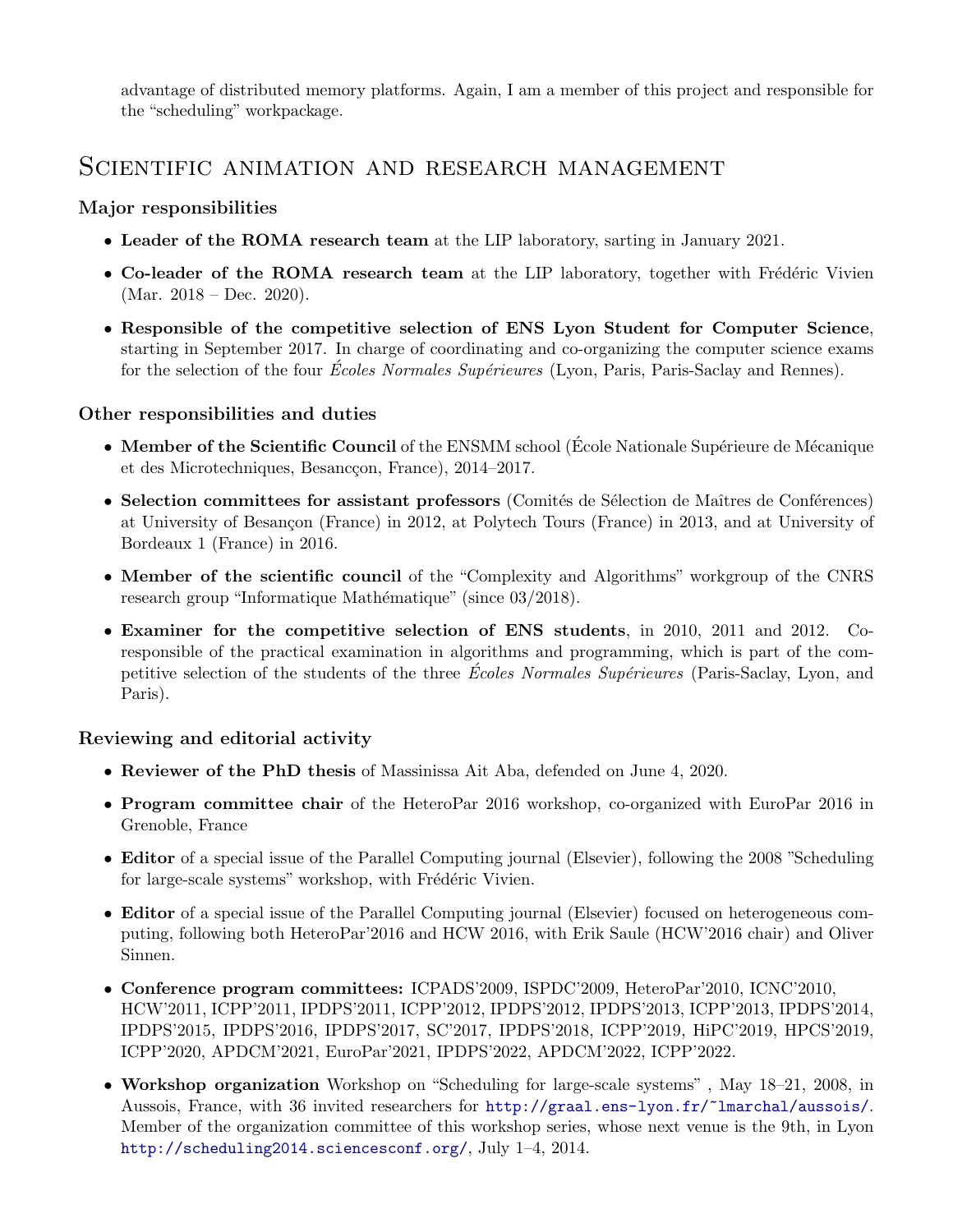• Referee for international journals: Transactions on Computer (IEEE), Transactions on Parallel and Distributed Systems (IEEE), Distributed Computing (Springer), Future Generation of Computer Systems (Elsevier), Parallel Computing (Elsevier), Journal of Parallel and Distributed Computing (Elsevier), International Journal of Foundations of Computer Science (World Scientific) and for many international conferences.

## **SUPERVISION**

### PhD candidates

- Mathias Jacquelin (2008–2011). Thesis defended in July 2011 on memory-aware algorithms. Coadvised with Yves Robert. Mathias Jacquelin was a research scientist at Lawrence Berkeley National Laboratory (USA) until Nov. 2019 and then moved to work with the Cerebras company (Los Altos, USA).
- Julien Herrmann (2012–2015). Thesis defended in November 2015 on numerical algorithms for very large-scale platforms. Co-advised with Yves Robert. Julien Herrmann is now a postdoctoral fellow at Inria Bordeaux (France).
- Bertrand Simon (2015–2018). Thesis defended in July 2018 on task graph scheduling under limited memory. Co-advised with Frédéric Vivien. Bertrand is now a postdoctoral fellow at the university of Bremen (Germany)
- Changjiang Gou (2016–2020). Thesis on communication- and memory-aware graph scheduling. Co-advised with Anne Benoit. Thesis defended in September 2020. Changjiang is now research engineer at Zhejiang Lab (China).
- Yishu Du (2019–). Thesis on resilience for numerical methods. Co-advised with Yves Robert.
- Maxime Gonhtier (2020–). Thesis on memory-aware scheduling in runtime schedulers. Co-advised with Samuel Thibault (Univ. Bordeaux) and funded by the ANR SOLHARIS project.
- Anthony Dugois (2020–). Thesis on scheduling for key-value stores. Co-advised with Louis-Claude Canon (Univ. Besançon).

#### Post-doc researchers

• Adrien REMI: "Sparse factorisation of non-symmetric matrices using elimination trees", co-advised with Bora Uçar, from in April 2017 to July 2018. Adrien is now assistant professor at Epitech Lyon.

#### Master students

- Veronika REHN (ENS Lyon, France): "Scheduling and data redistribution strategies on star platforms", Mar. – Jun. 2006, with Yves Robert and Frédéric Vivien.
- Javier CELAYA ALASTRUÉ (University of Zaragoza, Spain): "A Fair Distributed Scheduler for Bag-oftasks Applications on Desktop Grids", April – July 2009.
- Thomas LAMBERT (ENS Lyon, France): "Memory allocation for different classes of DAGs" (Feb. Jun. 2012) and "On Variants of the Hierarchical Bin Packing Problem" (Feb. – Jun. 2013), co-advised with Bora Uçar.
- Bertrand SIMON (ENS Lyon, France): "Scheduling trees of malleable tasks under memory constraints" (Feb.  $-$  Jul. 2014), co-advised with Frédéric Vivien.
- Anthony Dugois (Univ. Bourgogne France-Comté, France): "Scheduling requests for distributed databases" (May – July 2019, M1 internship, and then Mar–July 2020, M2 internship), co-advised with Louis-Claude Canon.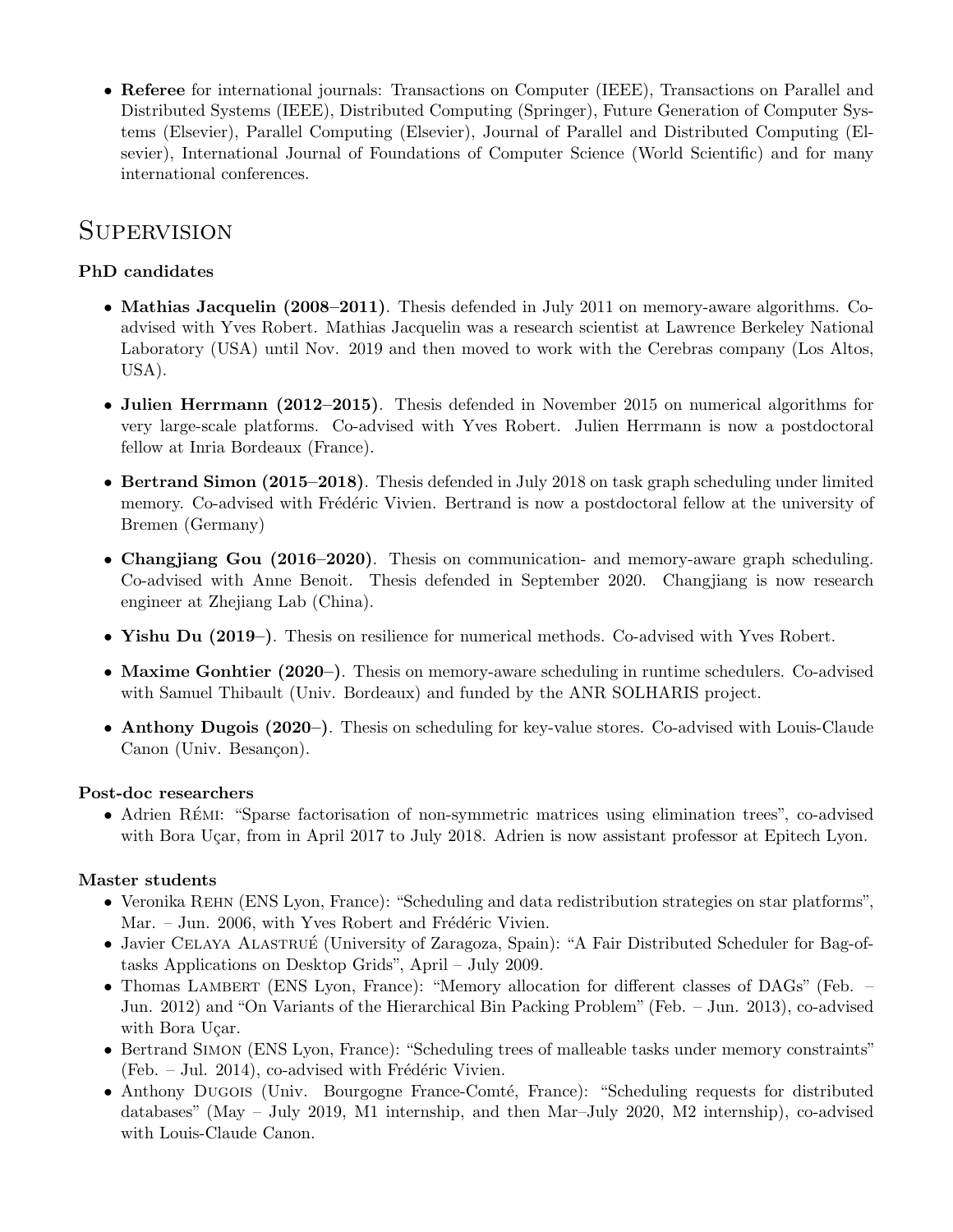• Maxime GONTHIER (Univ. Versailles St. Quentin): "Scheduling in StarPU under memory constraint" (Mar–July 2020, M2 internship) co-advised with Samuel Thibault (Univ. Bordeaux).

#### Bachelor students

- Tudor David (Cluj University, Romania): "Steady-state scheduling on a heterogeneous processor': the Cell BE", Jun. – Aug. 2009.
- Clément Brasseur (ENS Lyon, France): "Tree traversal under memory constraints" (June July 2015), co-advised with Guillaume Aupy.
- Hanna NAGY (Cluj University, Romania): "Task graph scheduling with bounded memory" (June Sept. 2017), co-advised with Bertrand Simon and Fédéric Vivien.
- Dorel BUTACIU (Cluj University, Romania): "Task scheduling on hybrid platforms" (June Sept. 2017), co-advised with Louis-Claude Canon and Fédéric Vivien.
- Gabriel BATHIE (ENS Lyon, France): "Memory-aware scheduling for the StarPU runtime", co-advised with Samuel Thibault and Yves Robert.

# **TEACHING**

- Scheduling for computing systems, master 2 course, Ecole Normale Supérieure de Lyon, in 2008, 2011, 2012 and 2013 (24h of lectures for each session). [http://perso.ens-lyon.fr/loris.marchal/](http://perso.ens-lyon.fr/loris.marchal/scheduling/) [scheduling/](http://perso.ens-lyon.fr/loris.marchal/scheduling/)
- Data-Aware Algorithms, master 2 course, Ecole Normale Supérieure de Lyon, in 2019 and 2020 (30h) of lectures each year). <http://perso.ens-lyon.fr/loris.marchal/data-aware-algorithms.html>
- Practicals for **Introduction to programming**, bachelor course, University Lyon 1, in 2016 (24h).
- Tutorials for **Complexity and decidability**, master course, University Lyon 1, in 2017 and 2018 (16h each year).
- Practicals for Compilation, bachelor course, University Lyon 1, in 2019 (14h).
- Practicals for **Operating Systems**, bachelor course, University Lyon 1, in 2019 (12h).

## PUBLICATIONS (SORTED BY TYPE AND PUBLICATION DATE)

### Articles in international journals

- [J1] Olivier Beaumont, Arnaud Legrand, Loris Marchal, and Yves Robert. Scheduling strategies for mixed data and task parallelism on heterogeneous clusters. Parallel Processing Letters, 13(2):225–244, 2003.
- [J2] Arnaud Legrand, Loris Marchal, and Yves Robert. Optimizing the steady-state throughput of scatter and reduce operations on heterogeneous platforms. J. Parallel and Distributed Computing, 65(12):1497– 1514, 2005.
- [J3] Olivier Beaumont, Arnaud Legrand, Loris Marchal, and Yves Robert. Steady-state scheduling on heterogeneous clusters. *Int. J. of Foundations of Computer Science*, 16(2):163–194, 2005.
- [J4] Olivier Beaumont, Arnaud Legrand, Loris Marchal, and Yves Robert. Pipelining broadcasts on heterogeneous platforms. IEEE Trans. Parallel Distributed Systems, 16(4):300–313, 2005.
- [J5] Loris Marchal, Yang Yang, Henri Casanova, and Yves Robert. Steady-state scheduling of multiple divisible load applications on wide-area distributed computing platforms. Int. Journal of High Performance Computing Applications,  $20(3):365-381$ ,  $2006$ .
- [J6] Olivier Beaumont, Loris Marchal, and Yves Robert. Complexity results for collective communications on heterogeneous platforms. Int. Journal of High Performance Computing Applications, 20(1):5–17, 2006.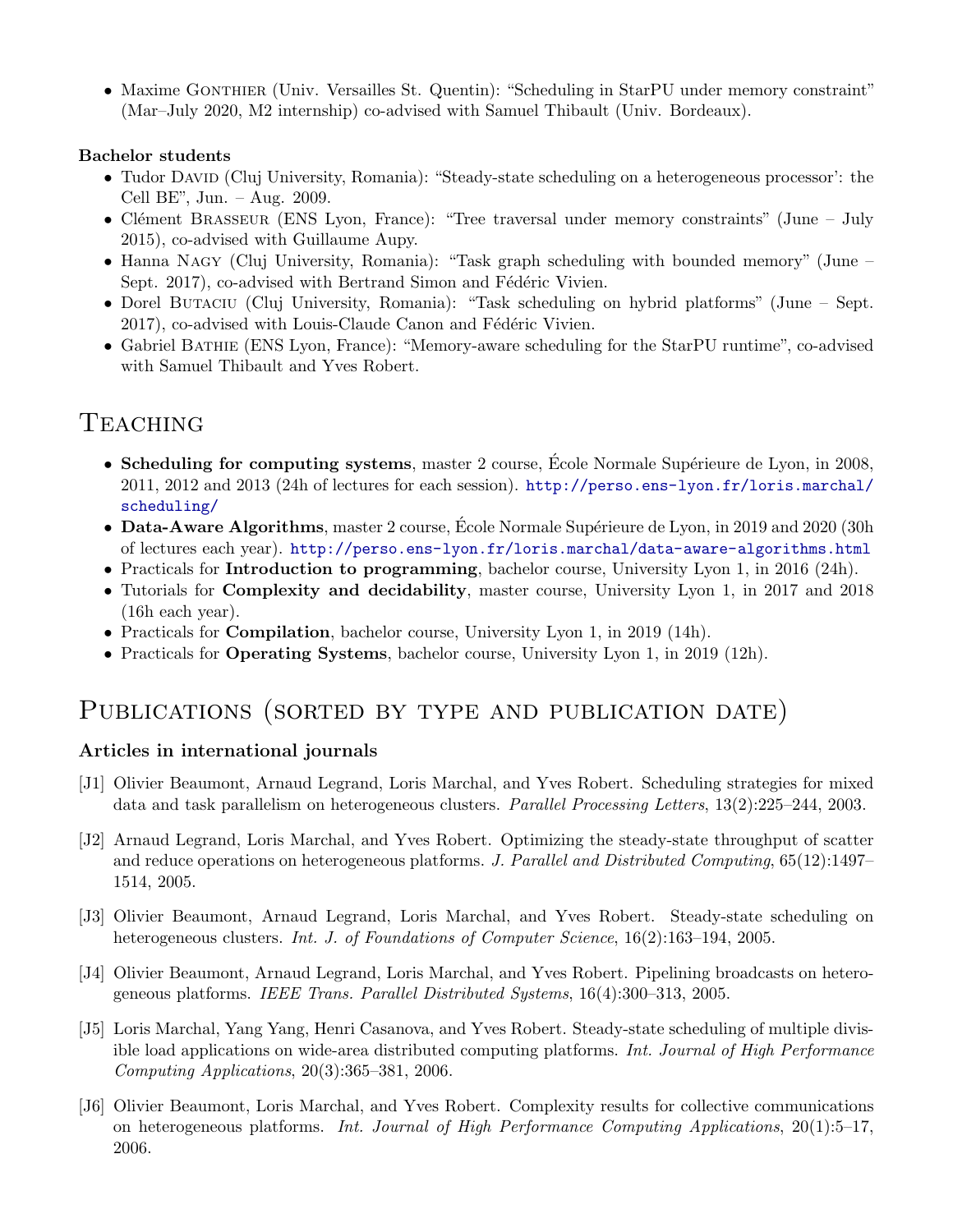- [J7] Loris Marchal, Veronika Rehn, Yves Robert, and Frédéric Vivien. Scheduling algorithms for data redistribution and load-balancing on master-slave platforms. Parallel Processing Letters, 17(1):61–77, 2007.
- [J8] Olivier Beaumont, Larry Carter, Jeanne Ferrante, Arnaud Legrand, Loris Marchal, and Yves Robert. Centralized versus distributed schedulers for multiple bag-of-task applications. IEEE Trans. Parallel Distributed Systems, 19(5):698–709, 2008.
- [J9] Anne Benoit, Loris Marchal, Jean-François Pineau, Yves Robert, and Frédéric Vivien. Scheduling concurrent bag-of-tasks applications on heterogeneous platforms. IEEE Transactions on Computers, 59(2):202–217, 2010.
- [J10] Sékou Diakité, Loris Marchal, Jean-Marc Nicod, and Laurent Philippe. Practical steady-state scheduling for tree-shaped task graphs. Parallel Processing Letters, 21(4):397–412, 2011.
- [J11] Tudor David, Mathias Jacquelin, and Loris Marchal. Scheduling streaming applications on a complex multicore platform. Concurrency and Computation: Practice and Experience, 24(15):1726–1750, 2012.
- [J12] Anne Benoit, Louis-Claude Canon, and Loris Marchal. Non-clairvoyant reduction algorithms for heterogeneous platforms. Concurrency and Computation: Practice and Experience, 27(6):1612–1624, 2015.
- [J13] Julien Herrmann, Loris Marchal, and Yves Robert. Memory-aware tree traversals with pre-assigned tasks. J. Parallel Distrib. Comput., 75:53–66, 2015.
- [J14] Thomas Lambert, Loris Marchal, and Bora Uçar. Comments on the hierarchically structured bin packing problem. Information Processing Letters, 115(2):306–309, 2015.
- [J15] Lionel Eyraud-Dubois, Loris Marchal, Oliver Sinnen, and Frédéric Vivien. Parallel scheduling of task trees with limited memory. ACM Transactions on Parallel Computing, 2(2):36, July 2015.
- [J16] Julien Herrmann, George Bosilca, Thomas Hérault, Loris Marchal, Yves Robert, and Jack Dongarra. Assessing the cost of redistribution followed by a computational kernel: Complexity and performance results. Parallel Computing, 52:20, 2016.
- [J17] Enver Kayaaslan, Thomas Lambert, Loris Marchal, and Bora Uçar. Scheduling series-parallel task graphs to minimize peak memory. Theoretical Computer Science, 2017.
- [J18] Loris Marchal, Bertrand Simon, Oliver Sinnen, and Frédéric Vivien. Malleable task-graph scheduling with a practical speed-up model. IEEE Trans. Parallel Distrib. Syst., 29(6):1357–1370, 2018.
- [J19] Loris Marchal, Bertrand Simon, and Frédéric Vivien. Limiting the memory footprint when dynamically scheduling DAGs on shared-memory platforms. Journal of Parallel and Distributed Computing, 128:30– 42, 2019.
- [J20] Olivier Beaumont, Thomas Lambert, Loris Marchal, and Bastien Thomas. Performance analysis and optimality results for data-locality aware tasks scheduling with replicated inputs. Future Gener. Comput. Syst., 111:582–598, 2020.
- [J21] Louis-Claude Canon, Loris Marchal, Bertrand Simon, and Frédéric Vivien. Online scheduling of task graphs on heterogeneous platforms. IEEE Trans. Parallel Distrib. Syst., 31(3):721–732, 2020.
- [J22] Changjiang Gou, Anne Benoit, and Loris Marchal. Partitioning tree-shaped task graphs for distributed platforms with limited memory. IEEE Trans. Parallel Distributed Syst., 31(7):1533–1544, 2020.
- [J23] Olivier Beaumont, Louis-Claude Canon, Lionel Eyraud-Dubois, Giorgio Lucarelli, Loris Marchal, Clément Mommessin, Bertrand Simon, and Denis Trystram. Scheduling on two types of resources: A survey. ACM Comput. Surv., 53(3):56:1–56:36, 2020.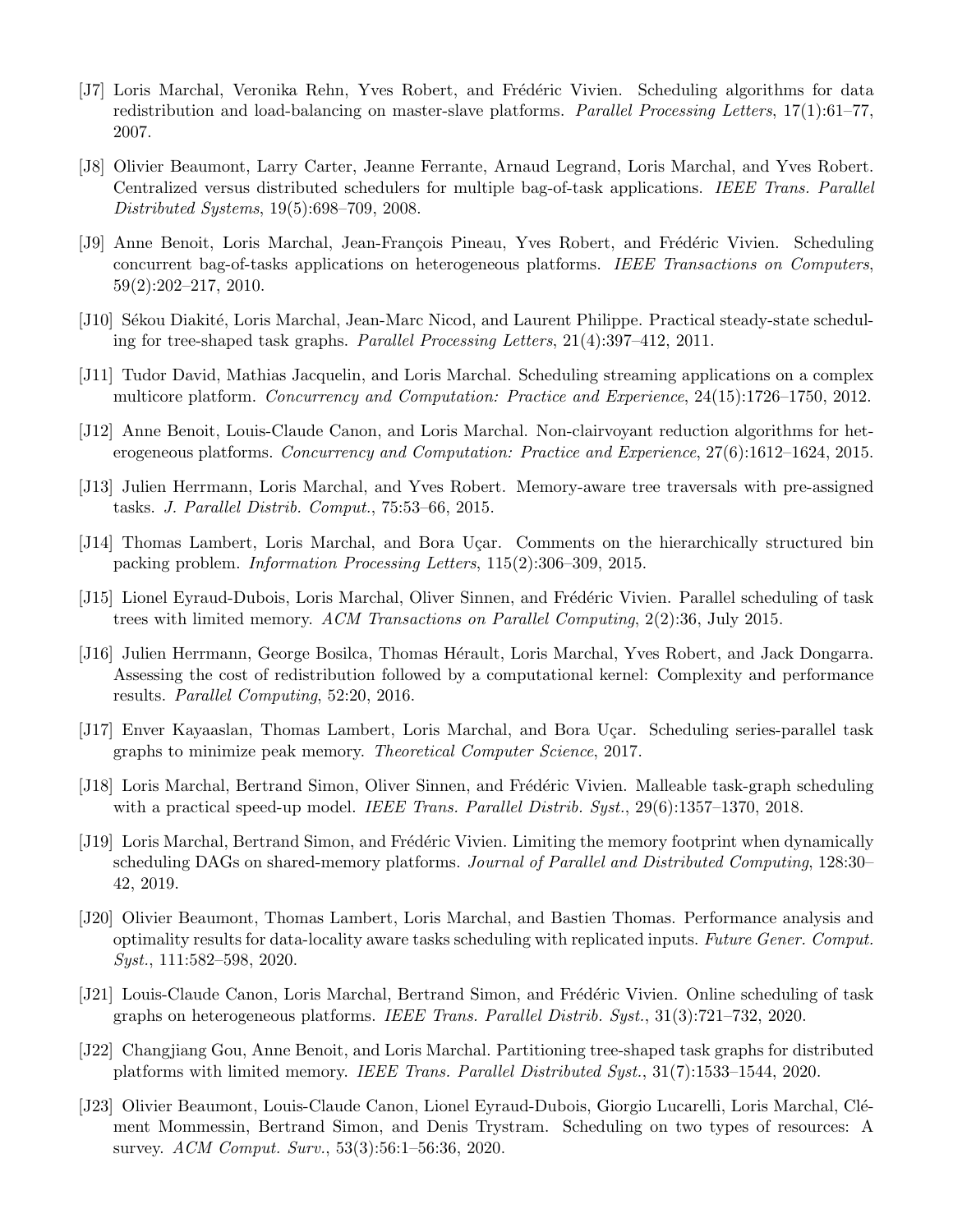- [J24] Gabriel Bathie, Loris Marchal, Yves Robert, and Samuel Thibault. Dynamic DAG scheduling under memory constraints for shared-memory platforms. *Int. J. Netw. Comput.*, 11(1):27–49, 2021.
- [J25] Yishu Du, Loris Marchal, Guillaume Pallez, and Yves Robert. Optimal checkpointing strategies for iterative applications. IEEE Trans. Parallel Distributed Syst., 33(3):507–522, 2022.

#### Book chapters

- [B1] Olivier Beaumont and Loris Marchal. Steady-state scheduling. In Introduction to Scheduling, pages 159–186. Chapman and Hall/CRC Press, 2009.
- [B2] Anne Benoit, Loris Marchal, Yves Robert, and Frédéric Vivien. Algorithms and scheduling techniques for clusters and grids. In Wolfgang Gentzsch, Lucio Grandinetti, and Gerhard Joubert, editors, Advances in Parallel Computing, vol.18: High Speed and Large Scale Scientific Computing, pages 27–51. IOS Press, 2009.
- [B3] Anne Benoit, Loris Marchal, Yves Robert, Bora Uçar, and Frédéric Vivien. Scheduling for large-scale systems. In Teofilo F. Gonzalez, Jorge Diaz-Herrera, and Allen Tucker, editors, Computing Handbook, Third Edition: Computer Science and Software Engineering, pages 59: 1–33. CRC Press, 2014.

#### Articles in international conference proceedings

- [C1] Henri Casanova, Arnaud Legrand, and Loris Marchal. Scheduling distributed applications: the simgrid simulation framework. In IEEE International Symposium on Cluster Computing and the Grid (CCGrid), pages 138–145, 2003.
- [C2] Olivier Beaumont, Arnaud Legrand, Loris Marchal, and Yves Robert. Complexity results and heuristics for pipelined multicast operations on heterogeneous platforms. In *International Conference on Parallel* Processing (ICPP), pages 267–274, 2004.
- [C3] Olivier Beaumont, Arnaud Legrand, Loris Marchal, and Yves Robert. Pipelining broadcasts on heterogeneous platforms. In IEEE International Parallel and Distributed Processing Symposium (IPDPS), 2004.
- [C4] Olivier Beaumont, Loris Marchal, and Yves Robert. Scheduling divisible loads with return messages on heterogeneous master-worker platforms. In International Conference on High Performance Computing  $(HiPC)$ , pages 498–507, 2005.
- [C5] Loris Marchal, Pascale Primet, Yves Robert, and Jingdi Zeng. Optimizing network resource sharing in grids. In IEEE Global Telecommunications Conference (GlobeCom), 2005.
- [C6] Olivier Beaumont, Loris Marchal, and Yves Robert. Broadcast trees for heterogeneous platforms. In IEEE International Parallel and Distributed Processing Symposium (IPDPS), 2005.
- [C7] Loris Marchal, Yang Yang, Henri Casanova, and Yves Robert. A realistic network/application model for scheduling divisible loads on large-scale platforms. In IEEE International Parallel and Distributed Processing Symposium (IPDPS), 2005.
- [C8] Olivier Beaumont, Arnaud Legrand, Loris Marchal, and Yves Robert. Independent and divisible tasks scheduling on heterogeneous star-schaped platforms with limited memory. In 13th Euromicro Conference on Parallel, Distributed and Network-based Processing (PDP), pages 179–186, 2005.
- [C9] Loris Marchal, Pascale Primet, Yves Robert, and Jingdi Zeng. Optimal bandwidth sharing in grid environment. In 15th International Symposium on High Performance Distributed Computing (HPDC), pages 144–155, 2006.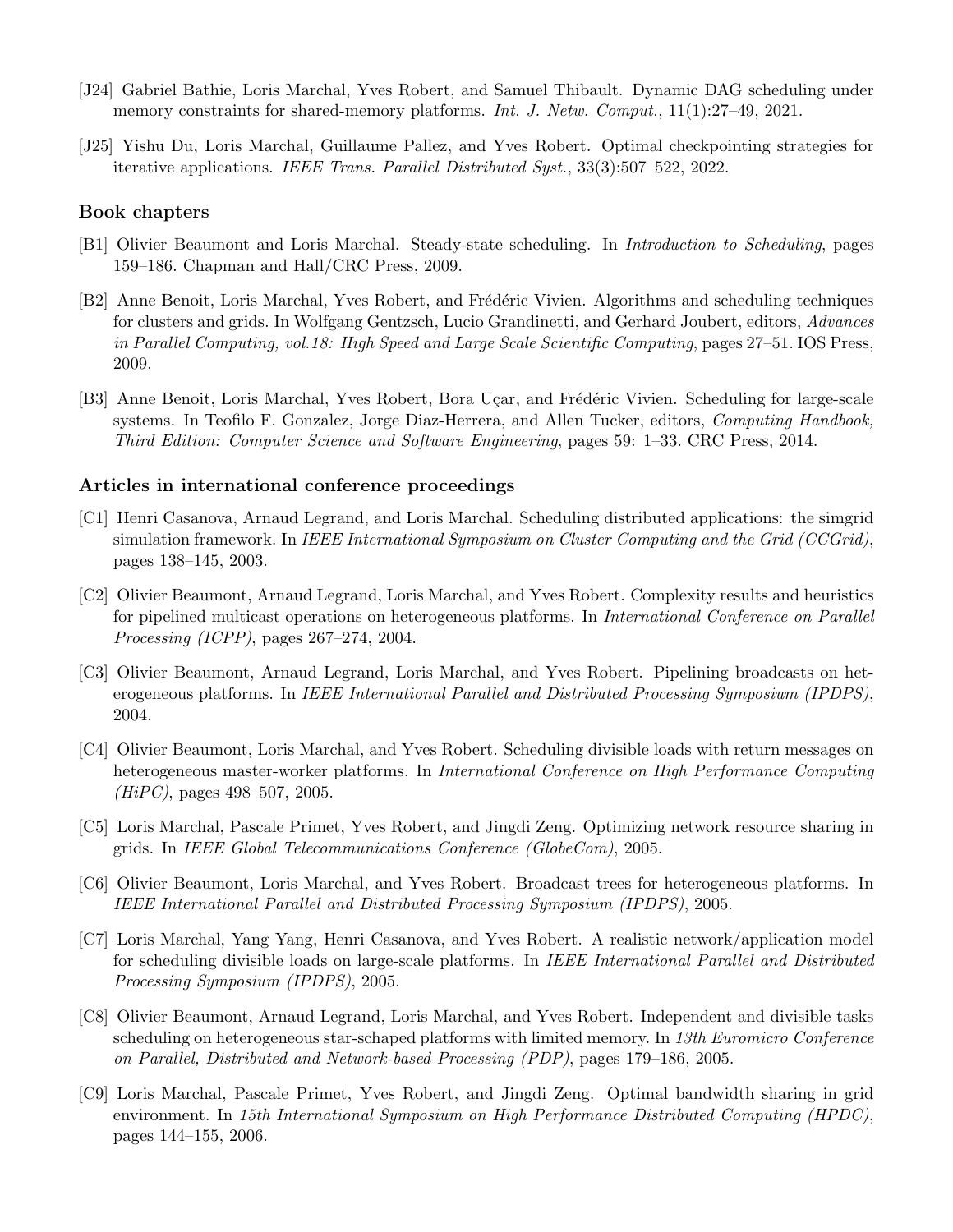- [C10] Olivier Beaumont, Larry Carter, Jeanne Ferrante, Arnaud Legrand, Loris Marchal, and Yves Robert. Centralized versus distributed schedulers for multiple bag-of-task applications. In IEEE International Parallel and Distributed Processing Symposium (IPDPS), 2006.
- [C11] Olivier Beaumont, Anne-Marie Kermarrec, Loris Marchal, and Etienne Riviére. Voronet: A scalable object network based on voronoi tessellations. In IEEE International Parallel and Distributed Processing Symposium (IPDPS), 2007.
- [C12] Loris Marchal, Veronika Rehn, Yves Robert, and Frédéric Vivien. Scheduling and data redistribution strategies on star platforms. In 15th Euromicro Conference on Parallel, Distributed and Network-based Processing (PDP), pages 288–295, 2007.
- [C13] Matthieu Gallet, Loris Marchal, and Frédéric Vivien. Allocating series of workflows on computing grids. In 14th IEEE International Conference on Parallel and Distributed Systems (ICPADS), pages 48–55, 2008.
- [C14] Matthieu Gallet, Loris Marchal, and Frédéric Vivien. Efficient scheduling of task graph collections on heterogeneous resources. In IEEE International Parallel and Distributed Processing Symposium (IPDPS), 2009.
- [C15] Sékou Diakité, Loris Marchal, Jean-Marc Nicod, and Laurent Philippe. Steady-state for batches of identical task graphs. In 15th International Euro-Par Conference, pages 203–215, 2009.
- [C16] Mathias Jacquelin, Loris Marchal, and Yves Robert. Complexity analysis and performance evaluation of matrix product on multicore architectures. In International Conference on Parallel Processing (ICPP), pages 196–203, 2009.
- [C17] Javier Celaya and Loris Marchal. A fair decentralized scheduler for bag-of-tasks applications on desktop grids. In 10th IEEE/ACM International Symposium on Cluster, Cloud and Grid Computing  $(CCGRID)$ , pages 538–541, 2010.
- [C18] Anne Benoit, Loris Marchal, Oliver Sinnen, and Yves Robert. Mapping pipelined applications with replication to increase throughput and reliability. In 22nd International Symposium on Parallel and Distributed Computing (SBAC-PAD), 2010.
- [C19] Mathias Jacquelin, Loris Marchal, Yves Robert, and Bora Uçar. On optimal tree traversals for sparse matrix factorization. In IEEE International Parallel and Distributed Processing Symposium (IPDPS), pages 556–567, 2011.
- [C20] Franck Cappello, Mathias Jacquelin, Loris Marchal, Yves Robert, and Marc Snir. Comparing archival policies for BlueWaters. In *International Conference on High Performance Computing (HiPC'2011)*, 2011.
- [C21] Olivier Beaumont, Nicolas Bonichon, Lionel Eyraud-Dubois, and Loris Marchal. Minimizing weighted mean completion time for malleable tasks scheduling. In IEEE International Parallel and Distributed Processing Symposium (IPDPS), pages 273–284, 2012.
- [C22] Loris Marchal, Oliver Sinnen, and Frédéric Vivien. Scheduling tree-shaped task graphs to minimize memory and makespan. In IEEE International Parallel and Distributed Processing Symposium (IPDPS), pages 839–850, 2013.
- [C23] Julien Herrmann, Loris Marchal, and Yves Robert. Model and complexity results for tree traversals on hybrid platforms. In 19th International Euro-Par Conference, pages 647–658, 2013.
- [C24] Olivier Beaumont, Hubert Larchevêque, and Loris Marchal. Non linear divisible loads: There is no free lunch. In IEEE International Parallel and Distributed Processing Symposium (IPDPS), pages 863–873, 2013.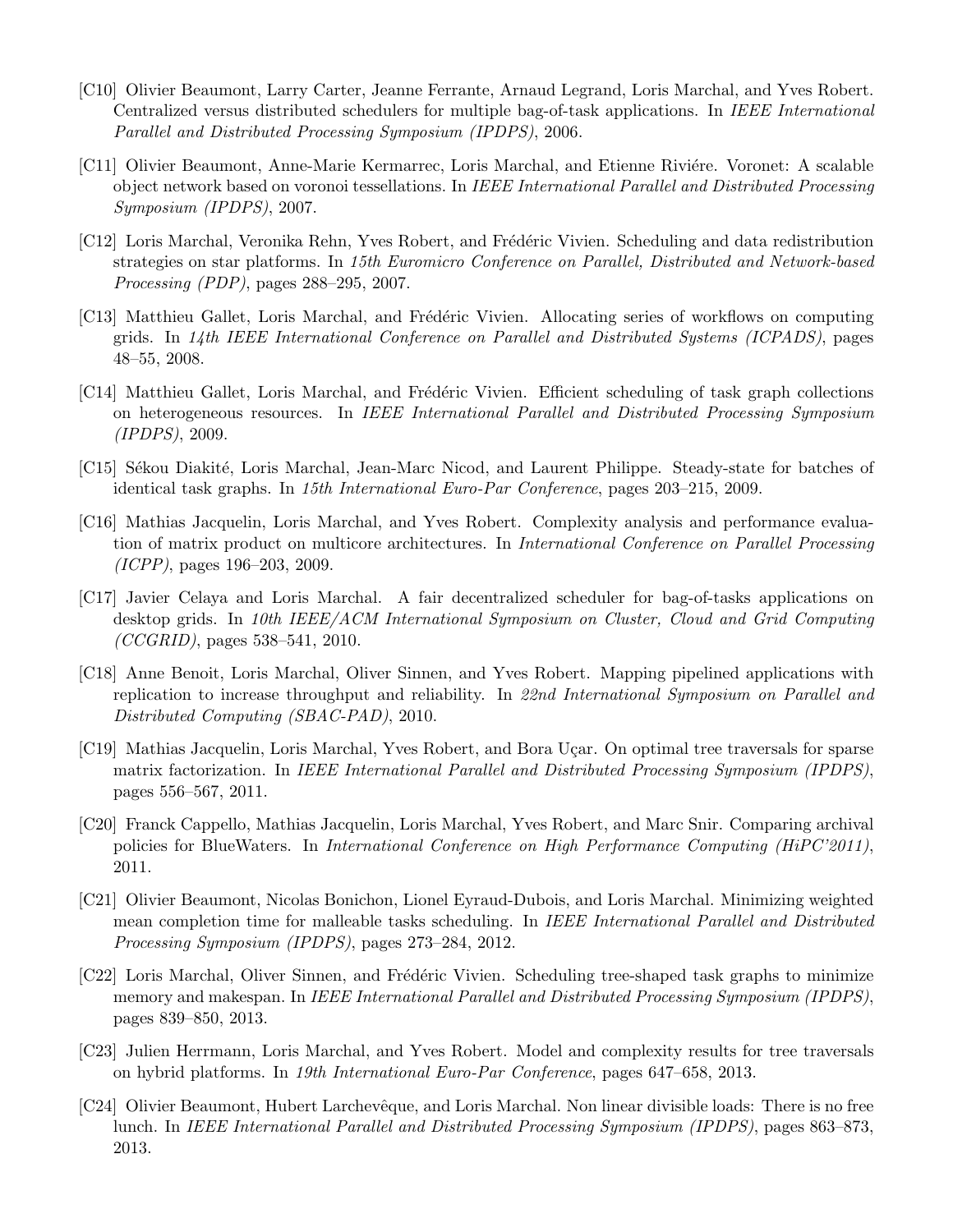- [C25] Thomas Hérault, Julien Herrmann, Loris Marchal, and Yves Robert. Determining the optimal redistribution for a given data partition. In IEEE 13th International Symposium on Parallel and Distributed Computing, (ISPDC), pages  $95-102$ , 2014.
- [C26] Olivier Beaumont and Loris Marchal. Analysis of dynamic scheduling strategies for matrix multiplication on heterogeneous platforms. In 23rd International ACM Symposium on High-Performance Parallel and Distributed Computing (HPDC), pages 141–152, 2014.
- [C27] Abdou Guermouche, Loris Marchal, Bertrand Simon, and Frédéric Vivien. Scheduling Trees of Malleable Tasks for Sparse Linear Algebra. In International European Conference on Parallel and Distributed Computing (Euro-Par 2015), 2015.
- [C28] Guillaume Aupy, Clément Brasseur, and Loris Marchal. Dynamic Memory-Aware Task-Tree Scheduling. In IEEE International Parallel and Distributed Processing Symposium (IPDPS), 2017.
- [C29] Louis-Claude Canon, Loris Marchal, and Frédéric Vivien. Low-Cost Approximation Algorithms for Scheduling Independent Tasks on Hybrid Platforms. In International European Conference on Parallel and Distributed Computing (Euro-Par 2017), 2017.
- [C30] Anne Benoit, Changjiang Gou, and Loris Marchal. Memory-aware tree partitioning on homogeneous platforms. In 26th Euromicro International Conference on Parallel, Distributed and Network-based Processing (PDP), 2018. Short paper.
- [C31] Loris Marchal, Hanna Nagy, Bertrand Simon, and Frédéric Vivien. Parallel scheduling of DAGs under memory constraints. In IEEE International Parallel and Distributed Processing Symposium (IPDPS), 2018.
- [C32] Louis-Claude Canon, Loris Marchal, Bertrand Simon, and Frédéric Vivien. Online scheduling of task graphs on hybrid platforms. In International European Conference on Parallel and Distributed Computing (Euro-Par 2018), pages 192–204, 2018.
- [C33] Changjiang Gou, Anne Benoit, Mingsong Chen, Loris Marchal, and Tongquan Wei. Reliability-aware energy optimization for throughput-constrained applications on MPSoC. In ICPADS - 24th International Conference on Parallel and Distributed Systems, pages 1–10, Sentosa, Singapore, December 2018. IEEE.
- [C34] Changjiang Gou, Ali Al Zoobi, Anne Benoit, Mathieu Faverge, Loris Marchal, Grégoire Pichon, and Pierre Ramet. Improving mapping for sparse direct solvers - A trade-off between data locality and load balancing. In International European Conference on Parallel and Distributed Computing (Euro-Par 2020), pages 167–182. Springer, 2020.
- [C35] Yishu Du, Loris Marchal, Guillaume Pallez Aupy, and Yves Robert. Robustness of the young/daly formula for stochastic iterative applications. In José Nelson Amaral, Lizy Kurian John, and Xipeng Shen, editors, International Conference on Parallel Processing (ICPP 2020), pages 15:1–15:11. ACM, 2020.
- [C36] Changjiang Gou, Anne Benoit, Mingsong Chen, Loris Marchal, and Tongquan Wei. Reliable and energy-aware mapping of streaming series-parallel applications onto hierarchical platforms. In *Inter*national Symposium on Computer Architecture and High Performance Computing (SBAC-PAD 2020), pages 116–123. IEEE, 2020.
- [C37] Sonia Ben Mokhtar, Louis-Claude Canon, Anthony Dugois, Loris Marchal, and Etienne Rivière. Taming tail latency in key-value stores: A scheduling perspective. In International European Conference on Parallel and Distributed Computing (Euro-Par 2021), pages 136–150. Springer, 2021.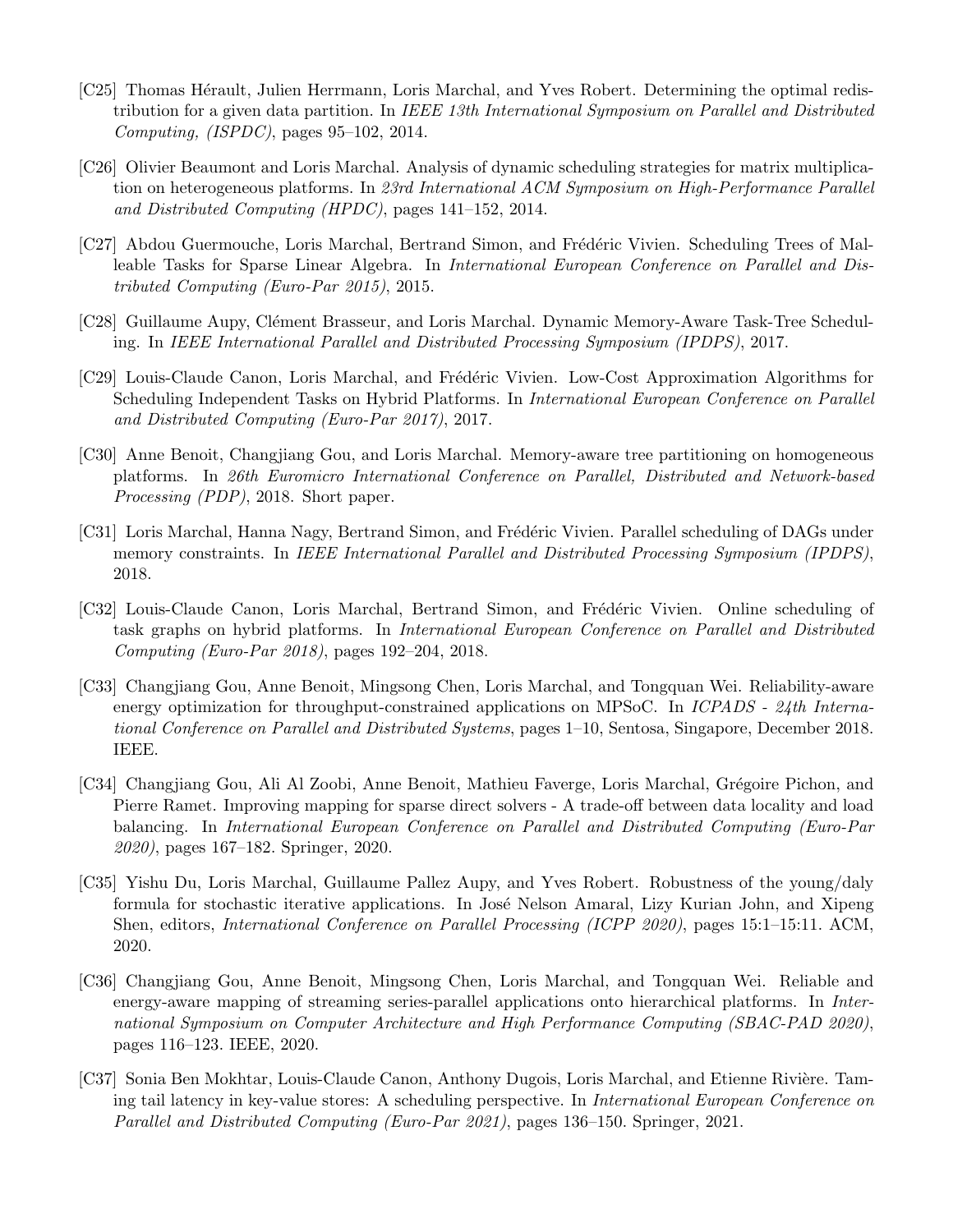[C38] Louis-Claude Canon, Anthony Dugois, and Loris Marchal. Bounding the flow time in online scheduling with structured processing sets. In IEEE International Parallel and Distributed Processing Symposium (IPDPS), 2022, to appear (accepted for publication).

#### Articles in international workshop proceedings

- [W1] Arnaud Legrand, Loris Marchal, and Yves Robert. Optimizing the steady-state throughput of scatter and reduce operations on heterogeneous platforms. In 6th Workshop on Advances in Parallel and Distributed Computational Models (APDCM, workshop of IPDPS), 2004.
- [W2] Olivier Beaumont, Arnaud Legrand, Loris Marchal, and Yves Robert. Steady-state scheduling on heterogeneous clusters: why and how? In 6th Workshop on Advances in Parallel and Distributed Computational Models (APDCM, workshop of IPDPS), 2004.
- [W3] Olivier Beaumont, Arnaud Legrand, Loris Marchal, and Yves Robert. Assessing the impact and limits of steady-state scheduling for mixed task and data parallelism on heterogeneous platforms. In HeteroPar (workshop of Euro-Par), pages  $296-302$ ,  $2004$ .
- [W4] Olivier Beaumont, Loris Marchal, Veronika Rehn, and Yves Robert. FIFO scheduling of divisible loads with return messages under the one-port model. In 15th Heterogeneous Computing Workshop (HCW, workshop of IPDPS), 2006.
- [W5] Jack DiGiovanna, Loris Marchal, Prapaporn Rattanatamrong, Ming Zhao, Shalom Darmanjian, Babak Mahmoudi, Justin Sanchez, José Príncipe, Linda Hermer-Vazquez, Renato Figueiredo, and José Fortes. Towards real-time distributed signal modeling for brain machine interfaces. In Proceedings of Dynamic Data Driven Application Systems (workshop of ICCS), volume 4487 of LNCS, pages 964–971, 2007.
- [W6] Anne Benoit, Loris Marchal, Jean-François Pineau, Yves Robert, and Frédéric Vivien. Offline and online scheduling of concurrent bags-of-tasks on heterogeneous platforms. In 10th Workshop on Advances in Parallel and Distributed Computational Models (APDCM, workshop of IPDPS), 2008.
- [W7] Anne Benoit, Loris Marchal, Jean-François Pineau, Yves Robert, and Frédéric Vivien. Resource-aware allocation strategies for divisible loads on large-scale systems. In 18th Heterogeneity in Computing Workshop (HCW, workshop of IPDPS), 2009.
- [W8] Matthieu Gallet, Mathias Jacquelin, and Loris Marchal. Scheduling complex streaming applications on the cell processor. In Workshop on Multithreaded Architectures and Applications (MTAAP, workshop of IPDPS), 2010.
- [W9] Anne Benoit, Louis-Claude Canon, and Loris Marchal. Non-clairvoyant reduction algorithms for heterogeneous platforms. In *HeteroPar (workshop of Euro-Par)*, pages 270–279, 2013.
- [W10] Julien Herrmann, Loris Marchal, and Yves Robert. Memory-aware list scheduling for hybrid platforms. In 23rd Heterogeneity in Computing Workshop (HCW, workshop of IPDPS), pages 689–698, 2014.
- [W11] Emmanuel Agullo, Olivier Beaumont, Lionel Eyraud-Dubois, Julien Herrmann, Suraj Kumar, Loris Marchal, and Samuel Thibault. Bridging the Gap between Performance and Bounds of Cholesky Factorization on Heterogeneous Platforms. In 24th Heterogeneity in Computing Workshop (HCW, workshop of IPDPS), 2015.
- [W12] Fouad Hanna, Loris Marchal, Jean-Marc Nicod, Laurent Philippe, Veronika Rehn-Sonigo, and Hala Sabbah. Minimizing Rental Cost for Multiple Recipe Applications in the Cloud. In 25th Heterogeneity in Computing Workshop (HCW, workshop of IPDPS), pages 28–37, 2016.